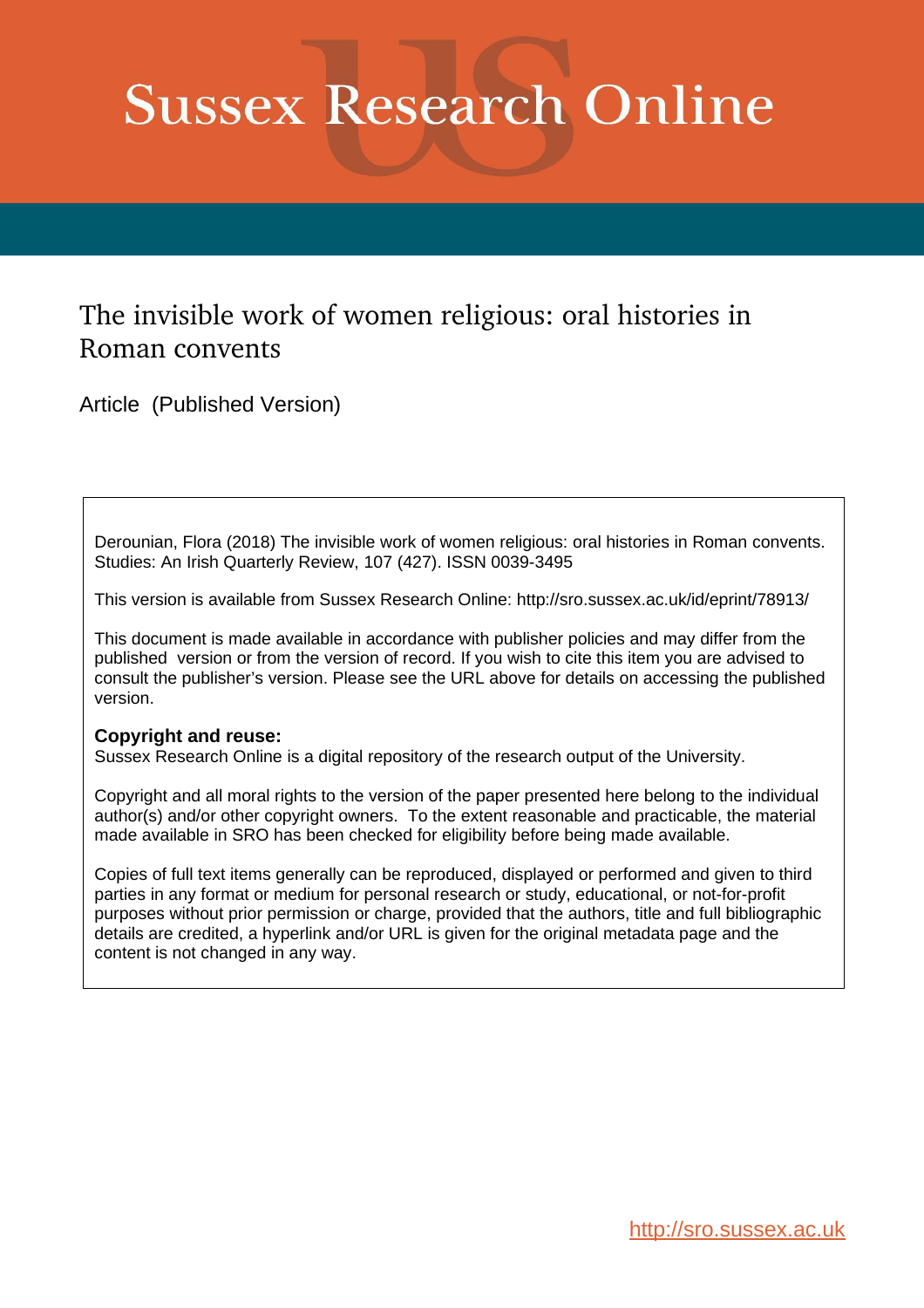# The Invisible Work of Women Religious: Oral Histories in Roman Convents

⊕

## Flora Derounian

There were  $144,171$  women religious in Italy in the year  $1951$ , accounting for twenty point one per cent of the unmarried female population.<sup>2</sup> Yet, the church remained, according to Adriana Valerio, 'hierarchical, clerical, and male, […] and was a space of institutional invisibility for women'.3 This is a claim which has very recently been echoed by the Vatican's own newspaper, which ran an article entitled 'The (nearly) Free Work of Nuns', exposing the 'free, poorly-paid and nonetheless hardly-recognised work of women religious'.4 Although thoughtful studies have been made of modern women religious and their work in Britain and Ireland,<sup>5</sup> Italian academic study of women religious is almost invariably focused on medieval or early modern history.<sup>6</sup> Existing literature about the work of women religious is largely – although not exclusively – restricted to convent records, or histories of individual convents, foundresses, or saints. This literature has not, as Tom O'Donoghue and Anthony Potts observe of the English-speaking world, 'been accompanied by a major corpus of serious scholarship on the social history of the lives of the "religious"'.7 In Italy, the drive to record or celebrate the work of women religious often comes from within institutions themselves, rather than from academia. This article aims to both redress this scholarly oversight, and thus the invisibility of women (religious) of this historical period.

Women's invisibility has also been more widely observed of post-Second World War Italy.<sup>8</sup> Historian Paola Bonifazio argues that 'work empowered and regenerated the male citizen' in the post-war period.<sup>9</sup> This article will ask whether the same can be said for women religious. Focusing on the period between 1945 and 1965 in Italy, it evaluates the church's attitude to the work of women religious and the professional opportunities afforded to them through education and missions. Using a corpus of oral histories collected in three Roman convents, the article responds to historian and Dominican sister, Margaret MacCurtain's call to 'hear the voices of women religious',<sup>10</sup>

⊕

◈

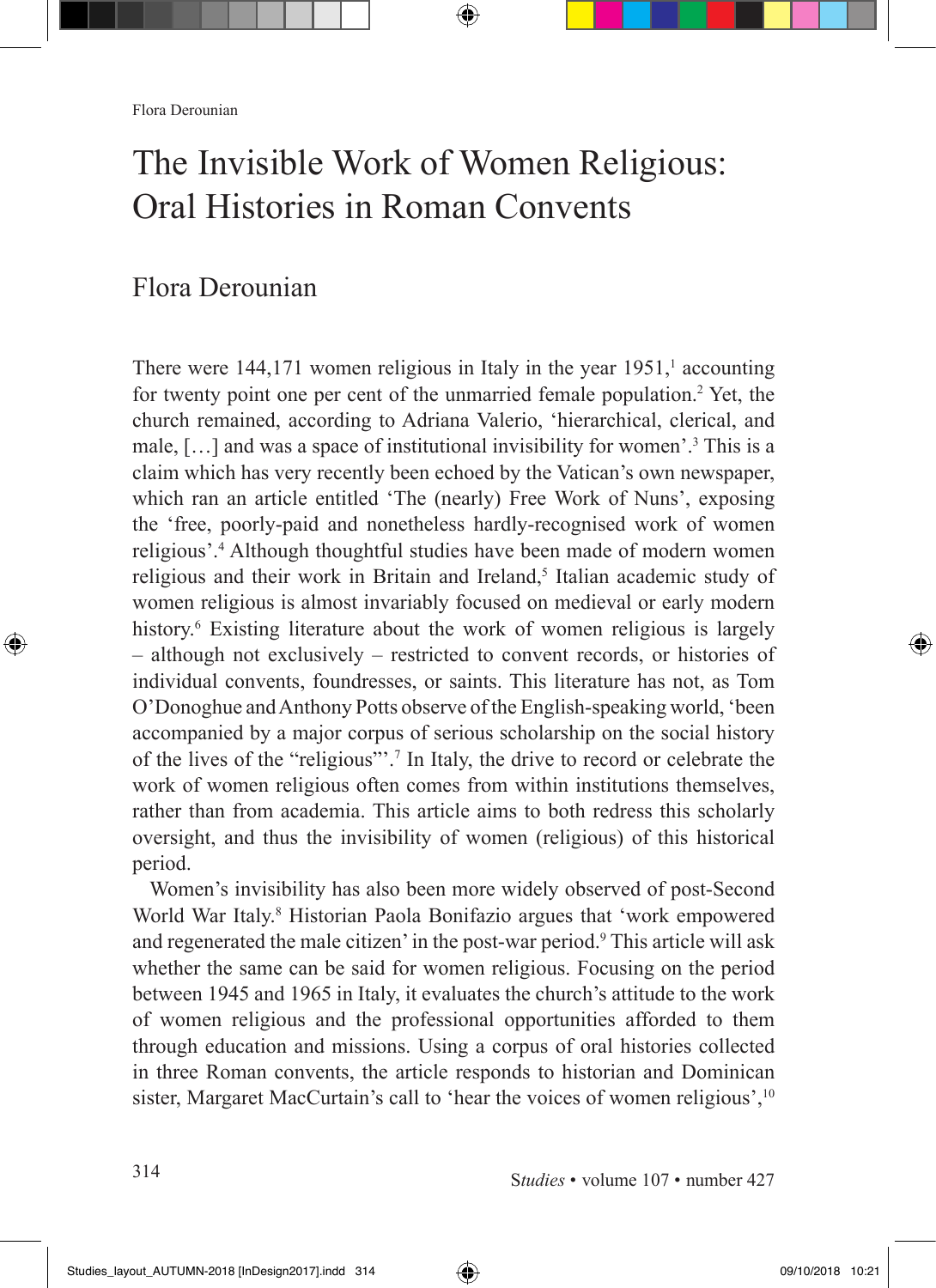The Invisible Work of Women Religious: Oral Histories in Roman Convents

revealing how their existences compared to those of other women living in post-Second World War Italy.

The oral histories studied here were collected in one-off interviews with sixteen women religious, aged between seventy-one and ninety-four, from three different Roman convents. The first two convents, the Suore Domenicane di Santa Caterina and the Suore adoratrici del preziosissimo Sangue di Cristo, are mother houses and retirement homes. As such, they welcome retired women who lived and worked both in Italy and abroad in community institutions and missions. This fact gave a particular richness and variety to the interviews, because of the breadth of experience of the women I encountered; from places as diverse as Bari and Vicenza, from seamstresses to war nurses, no two interviewees are the same. The final convent, the Piccole sorelle di Gesù, is also a mother house. Here, sisters do not wear traditional habits and they take up lay work, such as factory or administrative labour. All of the communities are apostolic. The defining characteristic of interviewees is that they lived and worked in the period between 1945 and 1965.11

#### **Post-war Italy, 'a republic founded on work'**

Post-war Italy was an era of (re)construction and renewal. Work was at the heart of this renaissance. The 1947 Italian constitution states that 'Italy is a republic founded on work'.12 Paola Bonifazio notes the restorative power of work for Italian male citizens after the Second World War,<sup>13</sup> but can the same be said for women? In the period between 1945 and 1970, the percentage of women in employment actually decreased in Italy, standing at thirty-two per cent in 1950.14 Unlike other post-war European economies, women's employment stagnated until the 1970s.<sup>15</sup> These facts, and the return of discourse around women's place as mother and domestic, lead historian Perry Willson to observe that the period between 1945 and 1967 in Italy was 'the era of the housewife'.16 To what extent did women religious buck this trend? Historian John Pollard notes that 'Catholicism, in various institutional forms, played a powerful, central role in the post-war reconstruction of Italy'.17 The present article reflects on the contrasting roles and opportunities that secular and religious women were given in post-war reconstruction.

#### **Women's work and the Catholic church**

Of the 942,773 women religious in the world in 1956, over ninety per cent were members of apostolic orders and thus probably in some kind of work.<sup>18</sup>

<sup>S</sup>*tudies* • volume 107 • number 427 <sup>315</sup>

⊕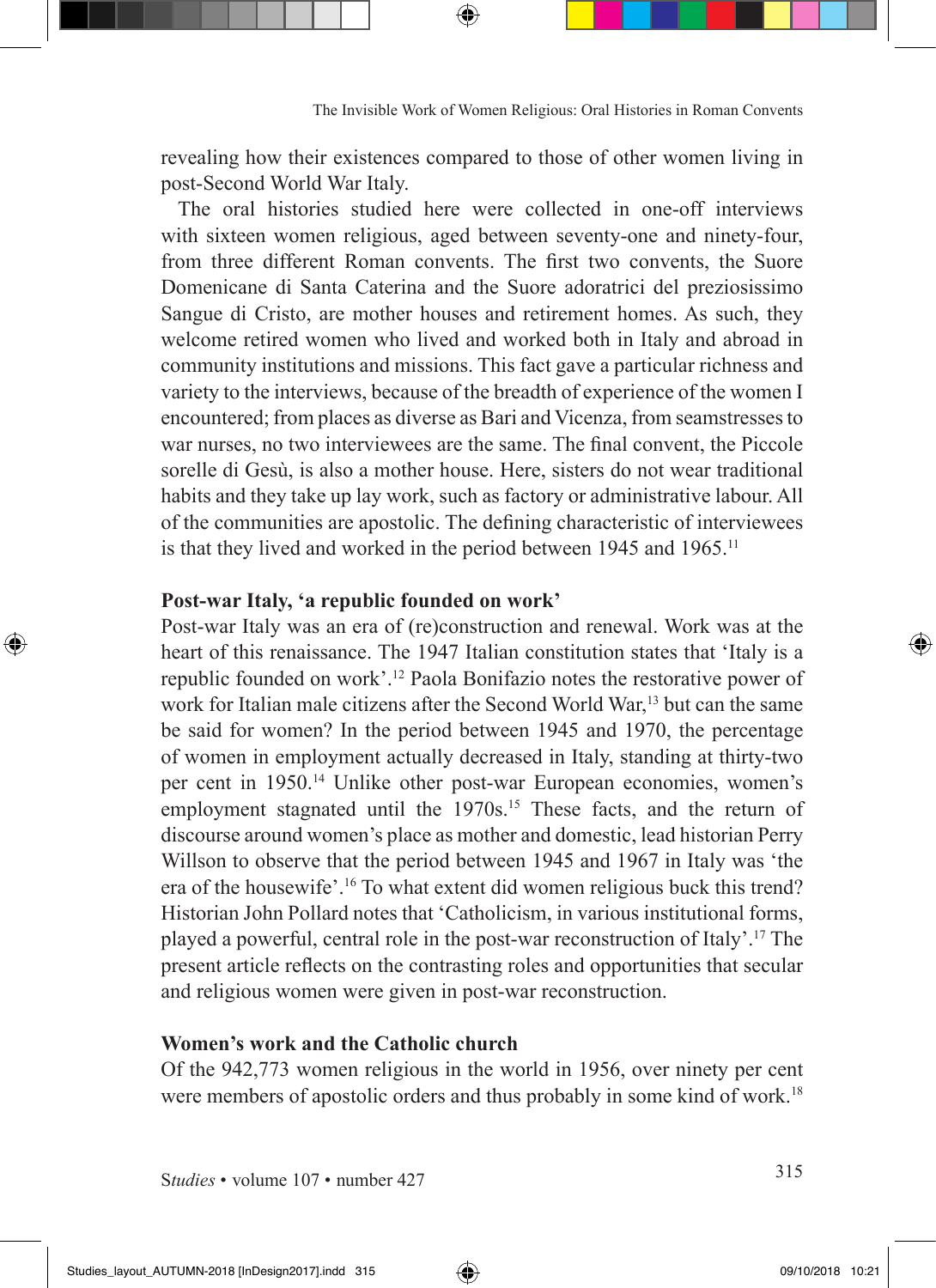Yet, the church remained, according to Valerio, insensible to women's contributions.19 To interrogate why, this article will first address the church's attitude to women's work during this period.

⊕

The employment of women, both secular and religious, has long been contentious for the Catholic church. In the period between the end of the Second World War and 1965, it viewed laywomen's work as complementary and secondary to their key mission as mothers. Lesley Caldwell notes that, in post-war Italy, 'the Christian representation of femininity was almost completely identified with motherhood'.20 In 1952 the women's branch of Italy's Catholic Action group, Gioventù Femminile, which targeted younger female Catholics, warned women workers that 'our environment is strewn with dangers'.<sup>21</sup> The emphasis here on the perils of women's work tied in with wider social tensions, where anxieties about women's work were often intertwined with concerns over their sexuality, financial (in)dependence and the americanisation of Italian society.22 Gioventù Femminile also advertised the ideal woman as 'an ultra-conscientious worker, an apostle to the point of heroism  $[\dots]$  a woman consecrated to heroism and sacrifice',<sup>23</sup> highlighting the crossovers in expectations for lay and religious women respectively. Even where women had a profession, the law forbidding firing them upon marriage was only passed in 1963.<sup>24</sup> Until this time it was standard for a married woman to give up work and dedicate herself to house and family.

Conversely, women religious are counted by the Italian census as professionals, belonging to the group of *professioni tecniche*. 25

Yet, within the Catholic church itself, the work of women religious has been looked upon with reserve. As the church turned to apostolic rather than enclosed orders – and thus to professional work – at the end of the 1800s,26 'the responsibilities of women religious became less wideranging and more compartmentalised'.<sup>27</sup> Carmen Mangion argues that 'it is this compartmentalisation and the emergence of teaching and nursing as professions […] that contributed to the acquisition of a professional identity' for women religious.28 The 1950 document, *Sponsa Christi*, encouraged religious to engage in remunerated work, and in the two *Congressi generali degli stati di perfezione* (in 1950 and 1957) preceding the Second Vatican Council, and indeed in the Second Vatican Council itself, the apostolic work of religious was a subject of debate. These congresses and the church at large grappled with the desire to differentiate religious from other workers, with the constant preoccupation that work might 'diminish the value of religious

⊕

<sup>S</sup>*tudies* • volume 107 • number 427 <sup>316</sup>

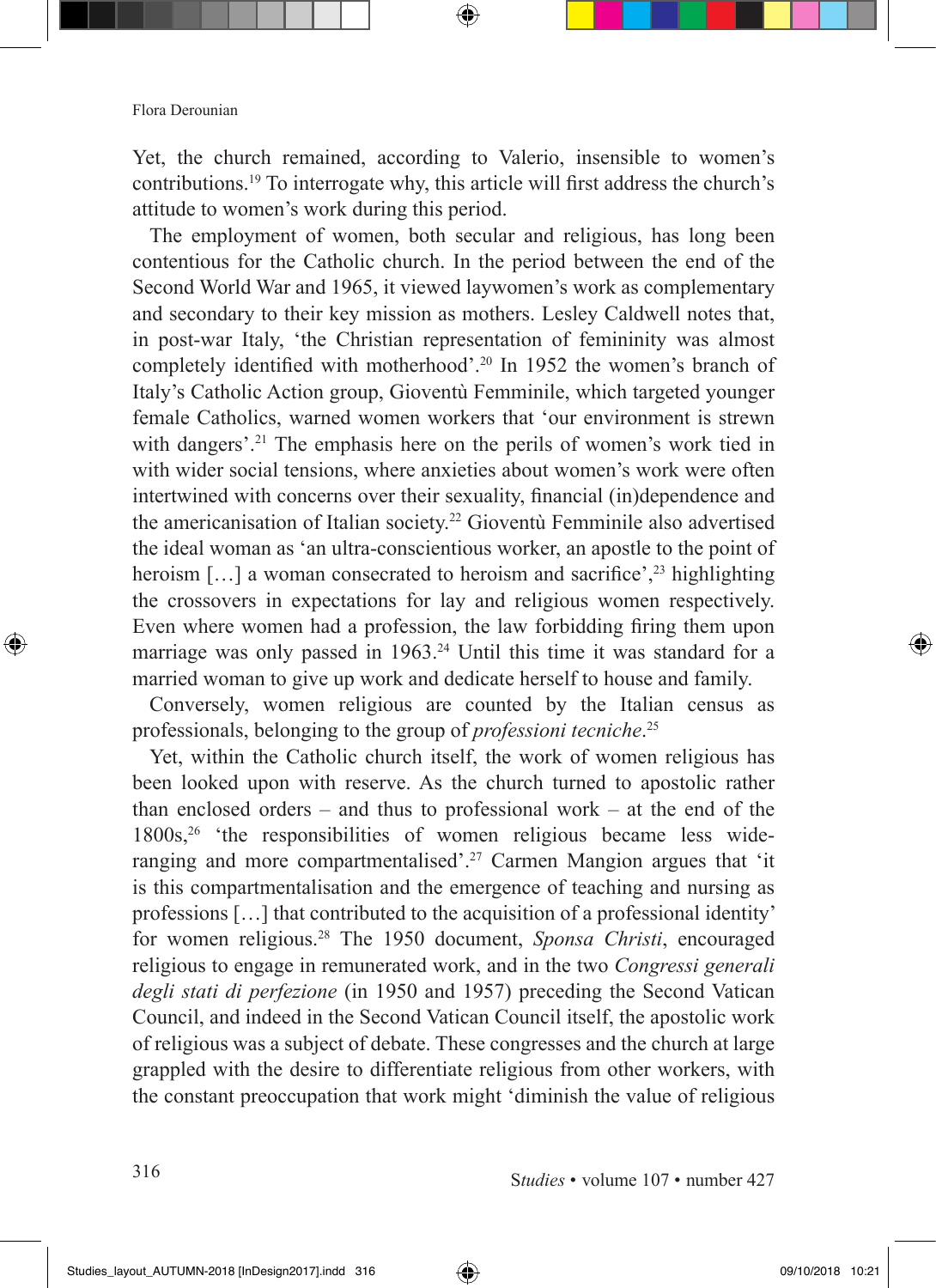vows'.29 During the period under study convent recruitment figures faltered. We might argue that this was due to the rise in secular opportunities for women wishing to work in service jobs.

⊕

While, in some religious communities, 'women's religious and moral vocations were reconciled uneasily with the notion of the female professional',<sup>30</sup> others kicked back. In 1963 Cardinal Suenens argued forcefully for the apostolic work of women religious, affirming that 'yeast is not placed behind the dough it is to leaven, but right in it'.31 Women religious dominated the sectors of care and education in Italy at this time. Because of their professionalisation and power in these sectors, and because 'religion and politics in Italy have been inextricably intertwined',<sup>32</sup> women religious are not only of interest to Italian religious history but also to women's labour history.

#### **Education**

◈

Before women religious became professionals in their own right, they were educated and/or trained, often within the convent itself. Adding to the 'small but growing corpus of research […] on convent schools as sites for female learning',<sup>33</sup> the present section evaluates the influence of religious vows on women's education and how nuns were 'empowered and regenerated' by their professions.34 It looks at the influence of religious vows over women's educational opportunities. In my interviews, the importance and uniqueness of the convent as educator swiftly emerges. Interviewees link convent educations to their professional opportunities, more varied than those that the average woman could expect at this time.

Religious orders emerge in these testimonies as the guardian angels of women's education. The 1951 Italian census records that only a third of pupils registered in middle and upper schools were girls. At university, numbers drop to just 60,000 women enrolled nationwide, in comparison to 167,000 men.35 In contrast, all of my interviewees received education and/ or training as part of religious life. This is all the more pertinent as, contrary to my expectations, interviewees testified to having had little and poor education prior to religious profession. Some attributed this to the penury of their families, for example Sister C., who remarks:

When I finished primary school I asked, '*Mamma*, can I go on studying?' Mother said, 'If you go to school too we won't be able to support both of you. You go to work, help us pay for your brother. At

<sup>S</sup>*tudies* • volume 107 • number 427 <sup>317</sup>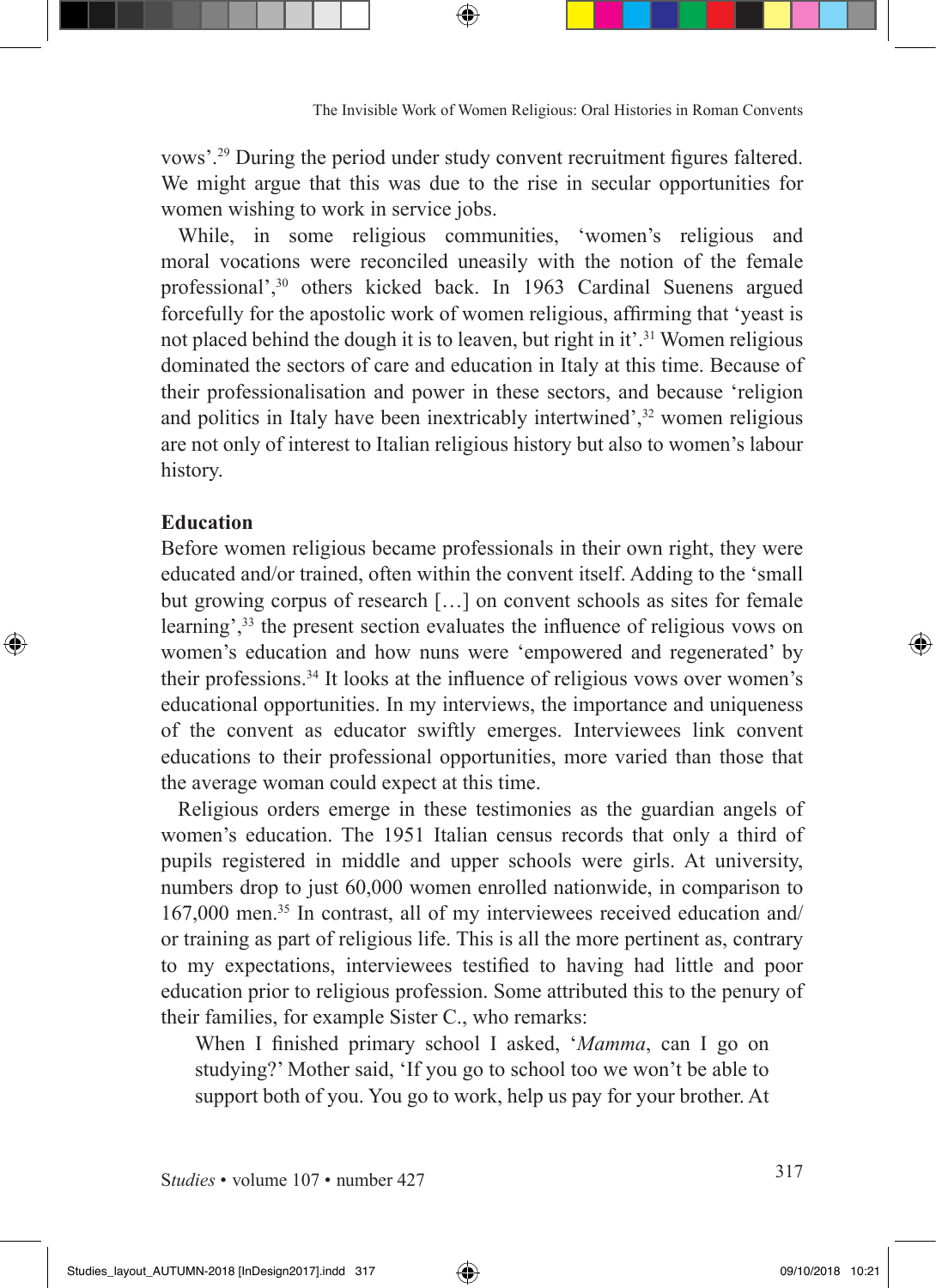least one of you will go the whole way'.36

As well as providing a solution to familial poverty, convent schooling resisted external pressures on education caused by the war. One sister recalled, 'Because I grew up during the war, I could only go to primary school', after her only teacher was killed in bombing in Foggia.37 Religious institutions were a bulwark for wartime education for students within the convent. Whereas many schools were closed or suspended during war, Sister P. explains that she was able to go on studying because, in the convent, 'we had our own religious teachers with university degrees'.<sup>38</sup>

⊕

Religious vows appear to make women's access to education longer and more comprehensive at this time. Nuns' access to education had long been on the church's agenda, and manifested itself in key concessions made in favour of women at the Second Vatican Council.39 As I listened to interviewees, a clear system of career progression emerged: women were accepted into orders as novices, and then allotted training or education which would lead them into a professional field. There does not appear to have been much flexibility or choice in the pathways the women were given, nor did they necessarily fit with novices' existing talents. Sister Z. tells of how her profession was decided on the basis of her physique: 'They said, "get yourself a vocation", and they sent us to the clinic to see what it was all about. Then those who were a little weaker were sent to school. I was more robust because I've always been a bit chunky – you need to be strong to work. So I went [to the clinic] to work'.40

Beyond the basic qualifications provided to women religious, many were offered professional training courses, if not access to higher education. The *Annuario Pontificio* for 1948 records twenty-two universities worldwide and twelve *istituti di studi superiori* in Rome under pontifical rule. Many interviewees discussed education and training provided inside the convent. Perhaps the best example of the transformative education provided for women religious is Sister CL.'s story:

I did my postulancy, and – at that time girls didn't study, I had just done primary school and that's it – secondary school, middle school, they didn't exist back in my home town, and then with the war, it was impossible. So some of the other girls didn't even know how to read or write, or even to sign their own names! […] I remember during my postulancy they didn't know where to put me because I had only got halfway through primary school. So between the ages of eighteen

<sup>S</sup>*tudies* • volume 107 • number 427 <sup>318</sup>

◈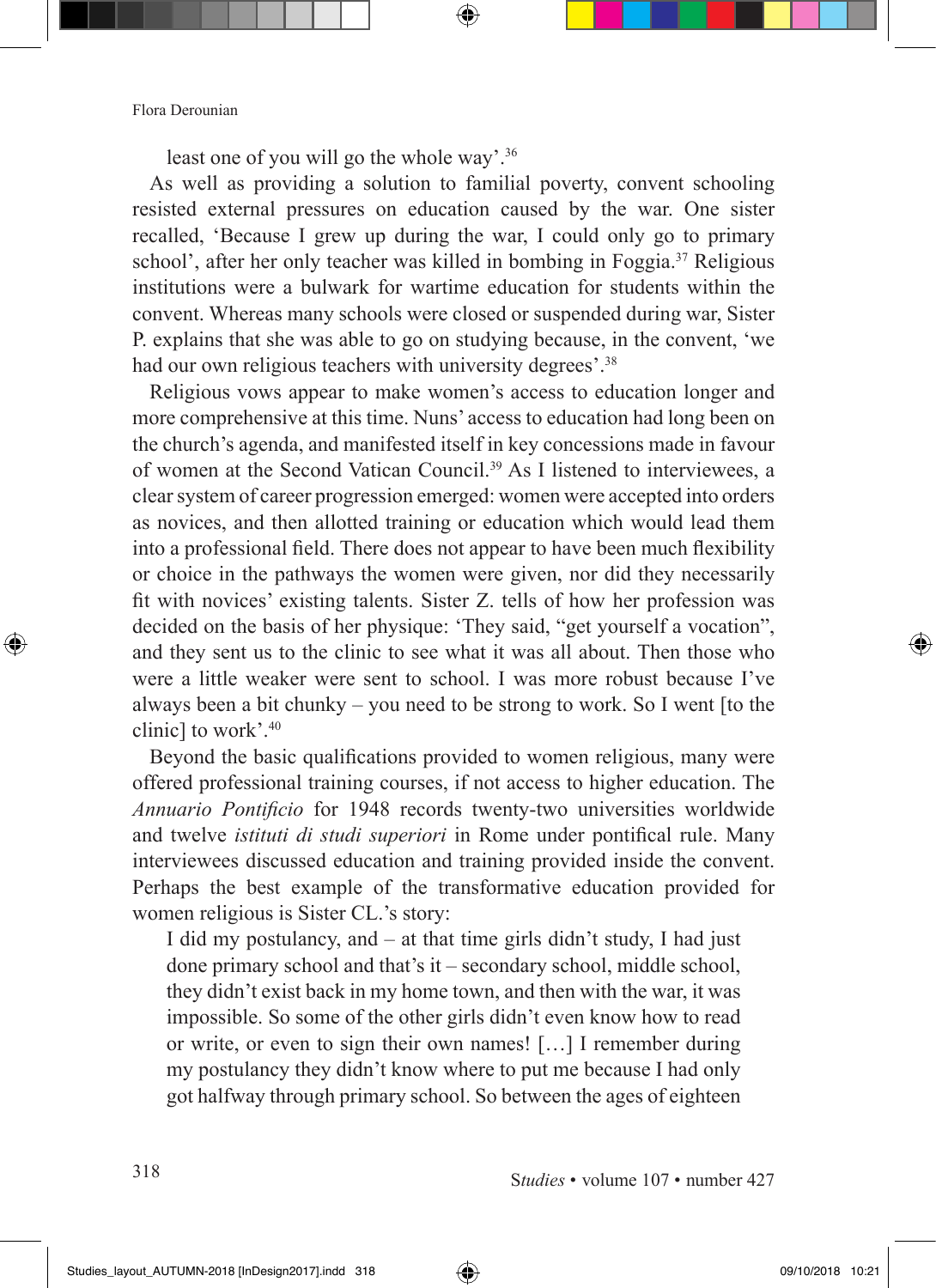and thirty I studied for a degree in English. From not even having completed primary school I started studying in the Institute because we had our own school and I could go to the classes for girls and do my exams there. Skipping a few years, I got through middle school and my final exams. They made me do that, then they sent me to Rome to an institute for women religious.<sup>41</sup>

These testimonies illustrate the increased educational and professional opportunities religious life offered women. If interviewees remember their educations so forthrightly, it may be testament to their unusualness in the wider national context, and in contrast to their own humble origins. Memories of enhanced education highlight the empowerment of women religious as citizens.

One of the most remarkable and unusual features of women religious' educations regards their linguistic abilities. When undertaking the interviews, I was often asked in which language I would prefer to speak. Among the languages spoken by the sisters interviewed are Italian, English, French, Urdu, Punjabi, Swahili, Mandarin, German and Arabic. Most of these languages were learned either for or during overseas missions. The importance given to languages reflects the emphasis on transnationalism which characterises most religious communities. Although some interviewees spoke of thorough linguistic training in recognised institutes, there are other accounts of sisters learning languages in rather improvised circumstances. The case of Sister C. is an amusing example of this:

I first went to Kenya, and I spoke neither French nor English, because in Italy I had only completed middle school, nothing really. We had to pray in French because the other novices who came to Kenya were from French-speaking countries, and we did the psalms in French too. The *Osservatore Romano* came in English, and we made our confessions – this will make you laugh – with the sins already written out! […] The English missionary sisters in Africa passed us a little sheet and we chose our sins from the list to say at confession.<sup>42</sup>

These memories speak of a highly vocational education which went beyond the convent school to keep challenging and equipping women religious throughout their professional lives. In comparison to the thirty-two per cent of Italian women who did work in the post-war period – mostly in domestic, agricultural or administrative jobs – we can notice a significant difference.<sup>43</sup> The accounts of education by women religious demonstrate

<sup>S</sup>*tudies* • volume 107 • number 427 <sup>319</sup>

◈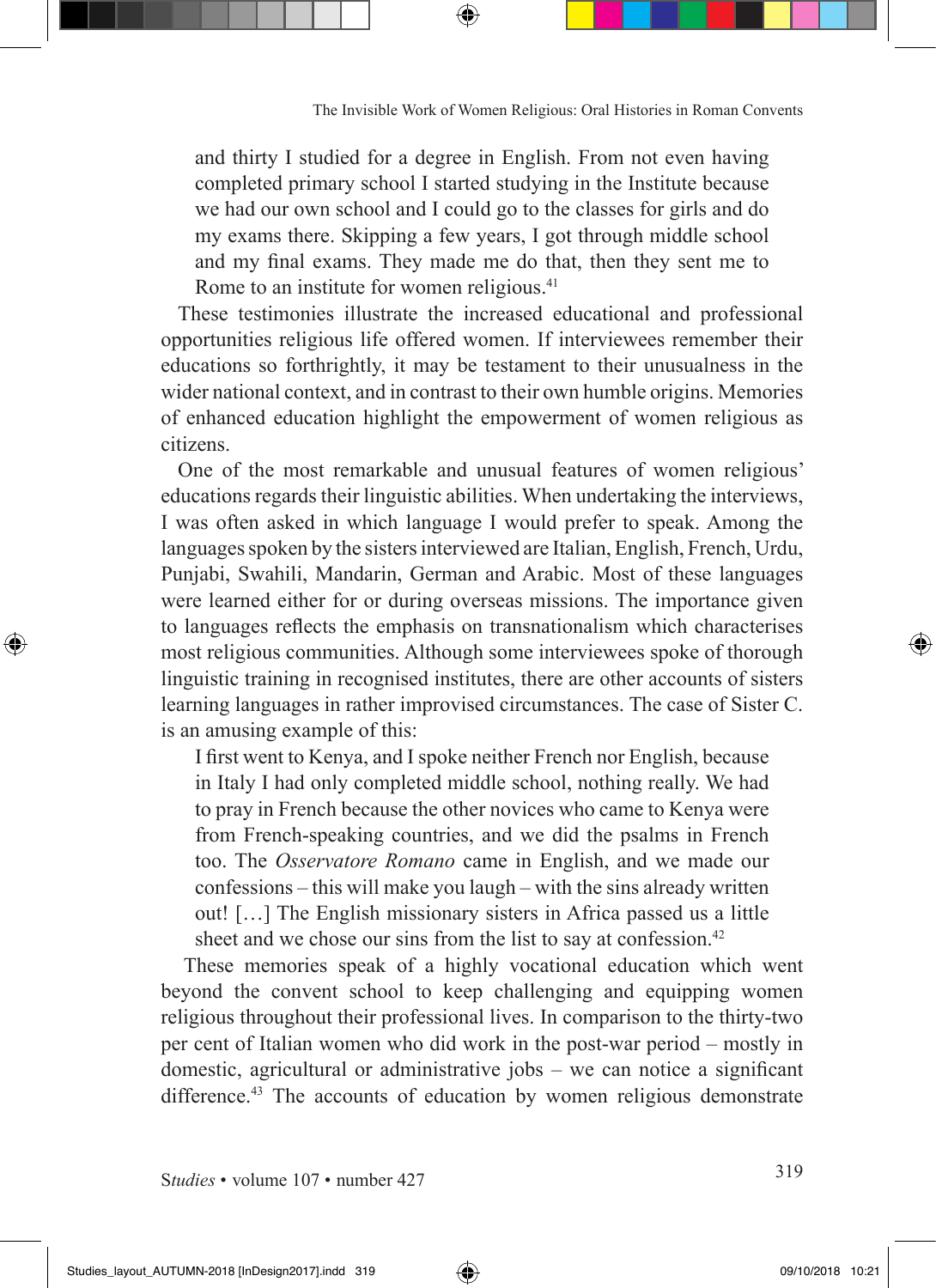the unique opportunities that religious life gave them, the chance to be regenerated and empowered beyond the constraining circumstances of their origins and gender.

⊕

#### **Missions**

⊕

Missions are of paramount importance to many interviewees' narratives of their work. All but one had been on missions, and exactly half of those interviewed had worked overseas. Most of the missionary sisters continued service work; however, this kind of work became exceptional because, 'although women's work on the missions (teaching, nursing and so forth) tended to reflect their traditional role as nurturer, the life there was often imagined to be "topsy-turvy"'.44 This section evaluates Yvonne McKenna's claim that missions may have provided 'a space in which gender roles in *this*  life might be negotiated or reinterpreted'.45

As McKenna observes of her Irish interviewees, 'going "on the missions" was what first attracted most of the women to religious life'.46Sister S. recalls being inspired by an aunt who visited her before going on a mission: 'At the time I didn't say anything, but when I was fifteen, I started saying, "*Mamma*, I'd like to become a nun" […] Then eventually I said "I want to go on a mission"'.47 Missionary work was a point of enormous pride for interviewees. Descriptions of missions as 'a truly wonderful experience<sup>'48</sup> are typical. Contact with other cultures and religions is remembered as having been a particularly valuable element of interviewees' work. Sister A. affirmed: 'It made me grow up. Encountering a new culture, new people, for me it was an education in all senses of the word; an opening to a new culture, new values'.49 Such statements evoke the opening of a world of opportunity for women, where new identities might be negotiated.

The reasons for feeling such an attraction to a missionary vocation are articulated around the idea of giving one's service in places of need. Sister B. recounts: 'I took my first vows in '65 and they needed people to go to Vietnam, so I asked to go […] there was this war, this difficult situation in Vietnam, and that attracted me'.50 Sister C. echoes this sentiment: 'After my perpetual vows I made myself available […] whether you're in Africa, India, the world was my—why choose one place? I didn't specify, I just wrote "available"<sup>31</sup>. These statements recall missionary work as a calling to help and paint a picture of absolute charity. Interviewees discuss an attraction to service and sacrifice rather than to exotic travel and adventure, tying in with

<sup>S</sup>*tudies* • volume 107 • number 427 <sup>320</sup>

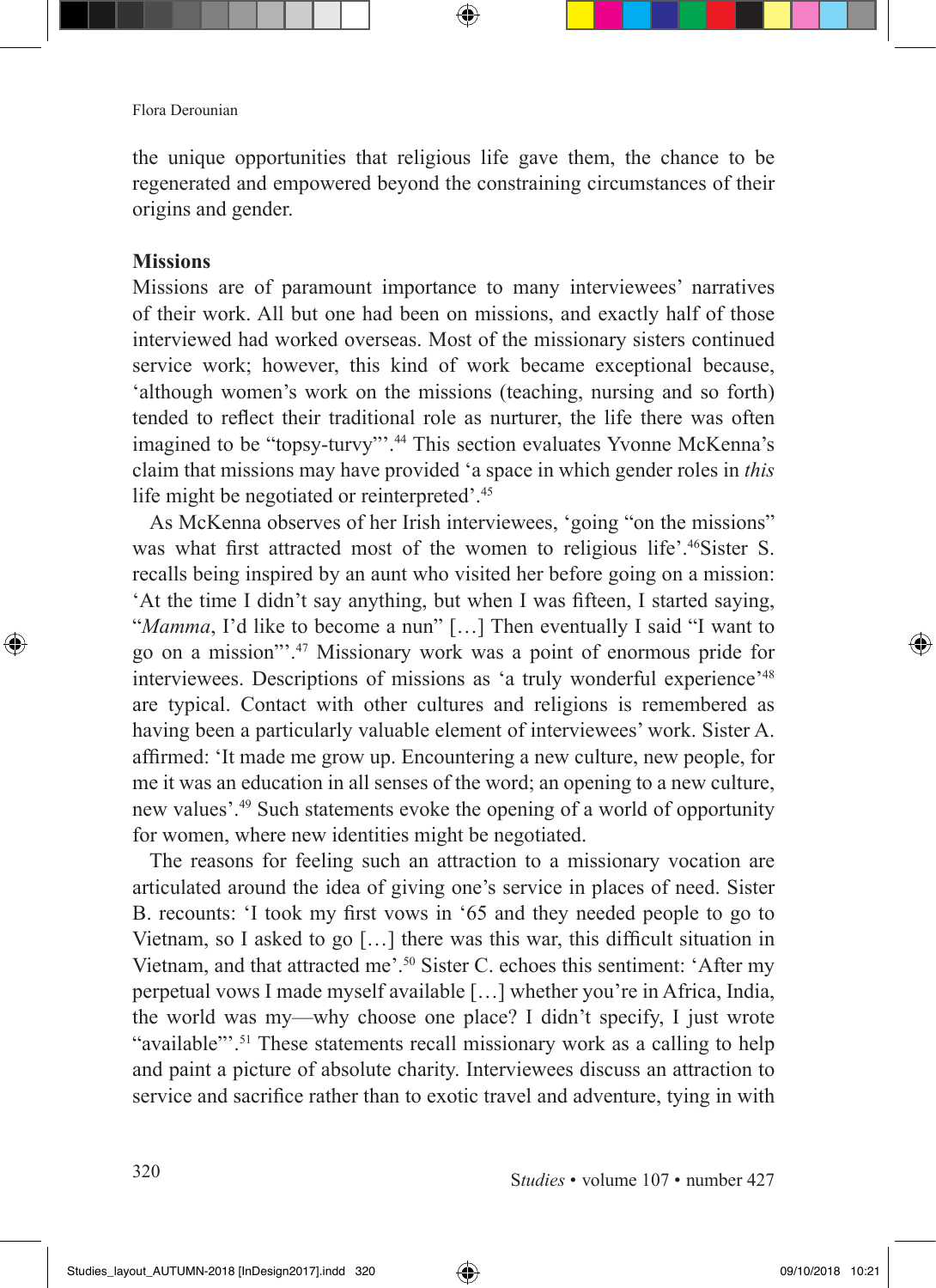post-war discourse about ideal femininity based on heroism and sacrifice, quoted above.

The work which the sisters performed was most commonly the provision of services like medical aid or education. Many sisters were qualified medical professionals but, even where they were not, they worked to provide medical supplies. Sister B., for example, made medicine containers by washing thousands of old Coca Cola bottles each day in Vietnam. Work was not only healthcare. Many of the interviewees had run or worked in mission schools. One, Sister I., had even become a diplomatic courier for the Vatican:

After thirty-eight years in Pakistan – because I spoke English – […] I went to Nigeria, where you could only enter if you had a diplomatic passport. I lived at the Vatican embassy for two years. […] They sent me around the world as a messenger carrying diplomatic messages.

Very, secret, confidential messages [...] I took 108 flights.<sup>52</sup>

Again, the importance and transformative power of languages, and the exceptional opportunities for travel and status which women religious had, come to the fore in discussions of missionary work. Many interviewees highlighted the importance of harmonious relations with indigenous communities, stressing that religious imperialism was not the goal. Sister A. worked in Burundi as a nurse. She recalls:

A lot of people helped me, especially because of language difficulties I needed them, and this brought us together […] as equals. […] Also at that time there were the Tutsi and the Hutu. There were lots of violent incidents. My staff were all Hutu, and then there were some Tutsi, and a fraternal atmosphere grew between us, like 'we can work together, we can live together'. Truly, for me it was a beautiful experience of fraternity.<sup>53</sup>

The picture Sister A. paints is one where missionaries, locals, and opposing factions are equal and work together for the greater good. She highlights the potential for missionary work to create social links which overcome religious or political divides. It would, however, be wrong not to note that 'overwhelmingly the perspective taken by scholars writing on missionary activity has been to position their findings within discourse on colonialism'.54For structural reasons, Italy has perhaps been slower than other nations to make this critique.55 In the light of burgeoning post-colonial theory, I was interested to see how interviewees would discuss relations with local populations.<sup>56</sup>

<sup>S</sup>*tudies* • volume 107 • number 427 <sup>321</sup>

◈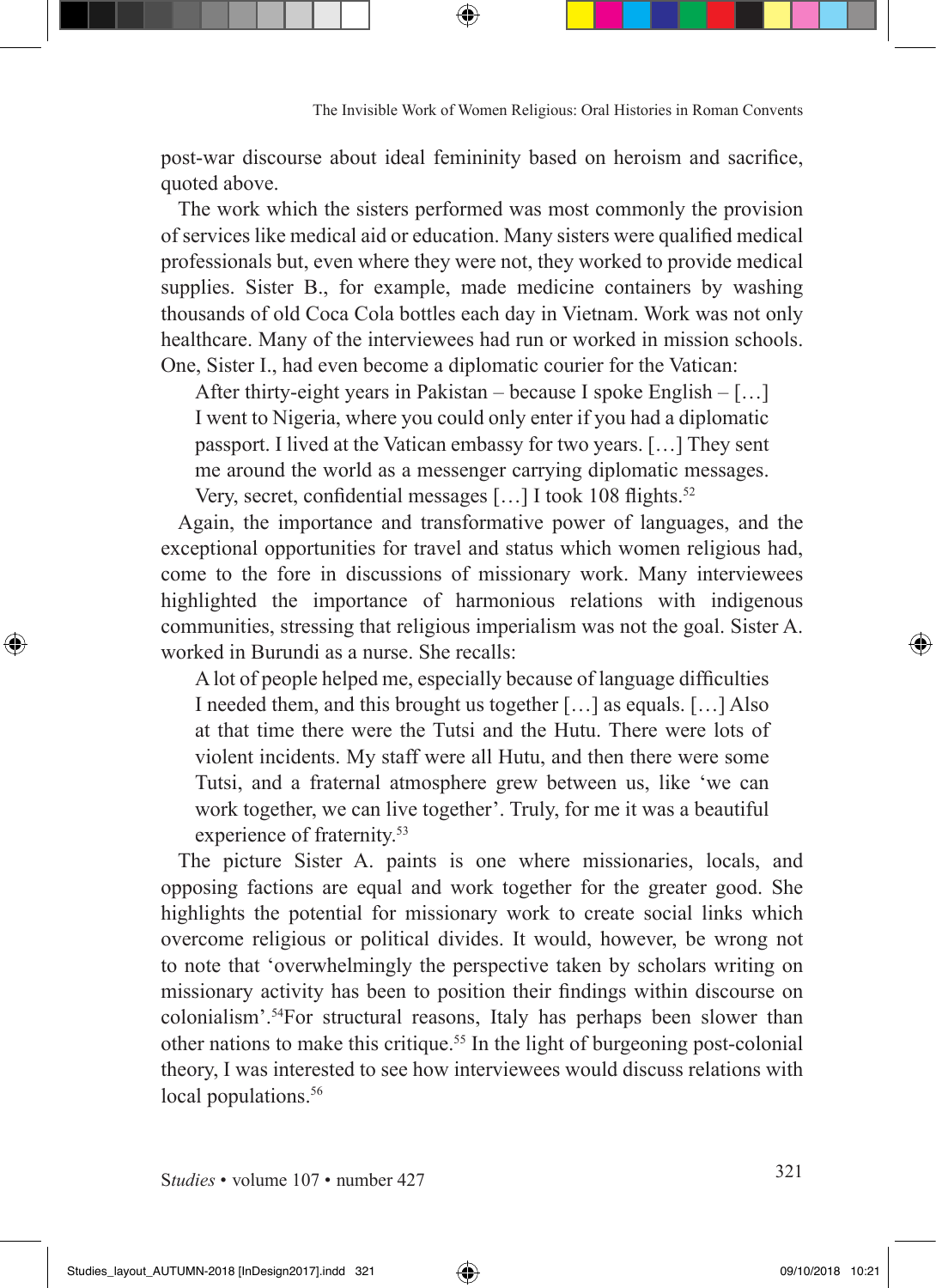Although African countries featured strongly in interviewees' missions, they often referred to their destination quite simply as 'Africa', rather than specifying a particular country. One interviewee stated, 'Going to Africa, going to England, it was the same thing'.57 This recalls some of the criticisms of colonialism, that developing countries are not understood in their individuality and portrayed as 'other', identifiable only by their poverty and lack of sophistication in comparison to the West.<sup>58</sup> Often the danger and violence encountered in these missions are highlighted by interviewees. For instance, Sister Z. remembers the civil war in Guinea-Bissau:

⊕

The missionaries went around collecting the poor, the sick, and the dead. They brought them home and I had to take the dead, the children, the elderly, and I had to untangle them. Sometimes my hands were soaked with blood because it was war, they were shooting, killing. A tribal war $59$ 

The foregrounding of indigenous violence differentiates narrators from missionary subjects and recalls Stuart Hall's critique of representations of black people in Western culture, 'portrayed in terms of […] savagery and barbarism'.60 Western presence is depicted by interviewees as paternalistic, swooping in and 'resolving' indigenous violence.<sup>61</sup>

Unequal ethnic and power relations are something which only one of the sisters acknowledges as problematic. In response to my question about how she found working with the local community, Sister C. replies:

I didn't know anything about tropical medicine […] It was the locals who taught me, they had families, children, perhaps several wives, tiny salaries, and they were much better at the work than me. That made me feel bad, […] sometimes I asked myself 'what right do I have to a higher salary than them, when they are worth much more than I am?'62

Narratives of missionary work highlight the unusual opportunities available to Italian women religious, from diplomatic missions to community building. Elements of colonial discourse which permeate the interviews provide an interesting counterpoint to the usually masculine domain of colonial imperialism. However problematic missionary work may emerge as, these testimonies support Yvonne McKenna's claim that it had the potential to integrate women into new spaces and discourses.

◈

◈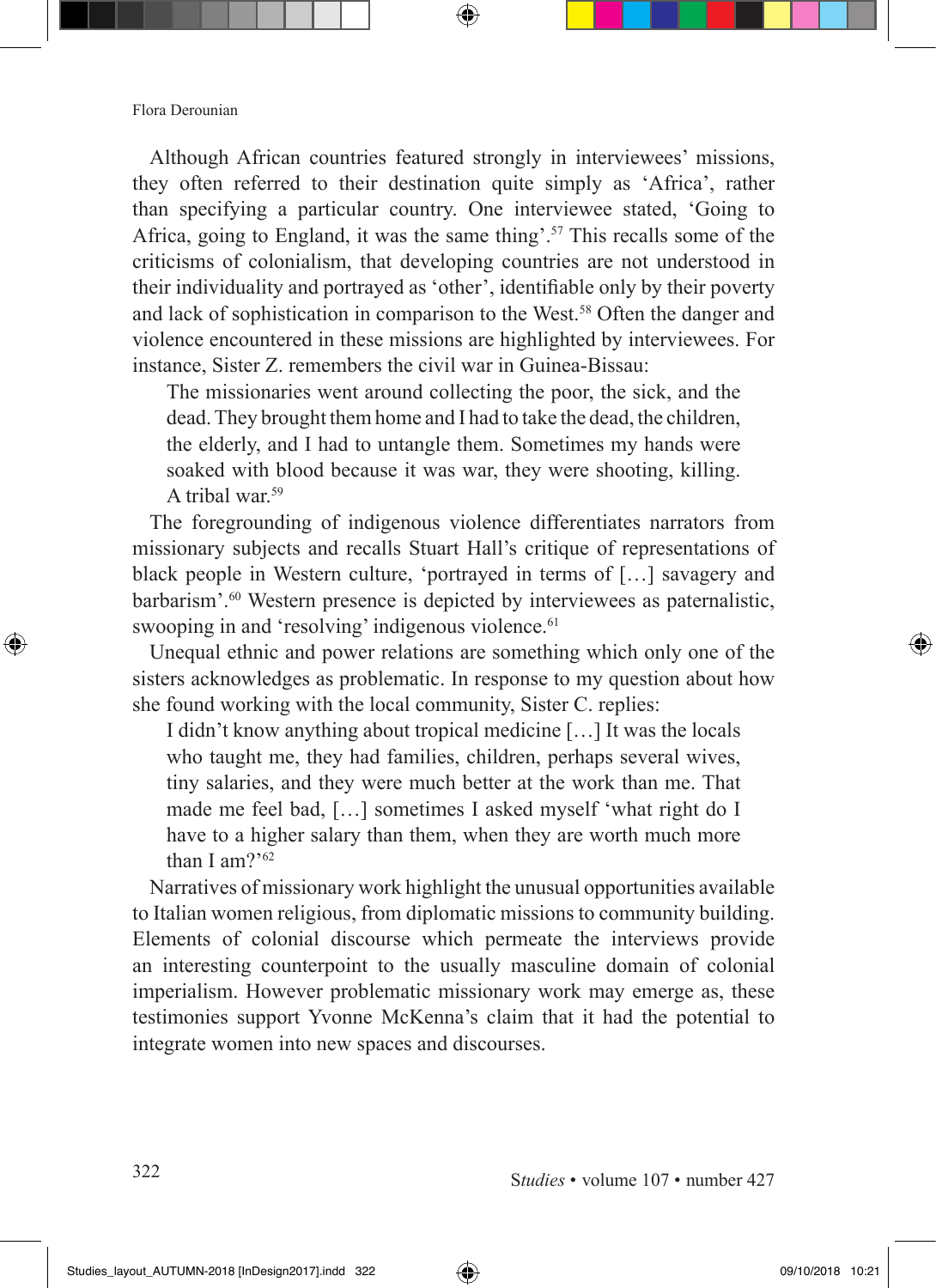The Invisible Work of Women Religious: Oral Histories in Roman Convents

#### **Conclusion**

Despite the qualms of the Catholic church over women's work, in post-war Italy women religious tell tales of professions affording them new and unique opportunities in education and work. In a context of poor access to schooling, women religious received privileged opportunities to learn. In a context of falling numbers of women in work, women religious worked in unusual and influential positions on a national and global scale. For these reasons, I argue that profession (both in its religious and secular senses) 'empowered and regenerated' women religious as women and as Italian citizens. Oral histories in which we 'hear the voices of women religious' contribute to the redressing of their historical invisibility,63 and add new historical perspectives on women's labour in post-war Italy.<sup>64</sup>

### **Dr Flora Derounian teaches at the University of Gloucestershire, and at the University of Bristol. She has previously worked at the Université Sorbonne Nouvelle and the University Paris-Est Créteil. Her research explores oral histories and cultural representations to ask how women's work is remembered.**

#### **Notes**

◈

- 1 In regions such as Umbria and Basilicata women religious accounted for over half of the unmarried female population in 1951: Giancarlo Rocca, *Donne Religiose: Contributo a una storia della condizione femminile in Italia nei secoli XIX–XX*  (Rome: Edizioni Paoline, 1992), 53.
- 2 Rocca, *Donne Religiose,* 52.
- 3 Adriana Valerio, *Donne e Chiesa: Una storia di genere* (Turin: Carocci, 2017), 174. All citations of Italian language sources in this article have been translated by myself.
- 4 *L'Osservatore Romano*, March 2018, in its insert *Donne, Chiesa, Mondo* (Women, Church, World).
- 5 See Carmen Mangion, '"Good Teacher" or "Good Religious"? The Professional Identity of Catholic Women Religious in Nineteenth-Century England and Wales', *Women's History Review*, xiv, 2 (2005), 223–242. For a rich discussion of existing scholarship on religious and their work in education, see Deirdre Raftery, 'Religions and the history of education: a historiography', *History of Education*, xxxxi, no.1 (2012), 41–56.
- 6 With the exception of Rocca, *Donne Religiose*; Giancarlo Rocca, 'La vita religiosa versi il concilio vaticano II', *Chiesa e Storia,* iii (2013), 129–178; Lucetta Scaraffia, *Il Concilio in Convento* (Brescia: Morcelliana,1996); the final chapter of Lucetta Scaraffia and Gabriella Zarri, *Donne e fede* (Bari: Laterza, 2009); and various works by Grazia LoParco at the Pontifica Facolta di Scienze dell'Educazione Auxilium.
- 7 Tom O'Donoghue and Anthony Potts, 'Researching the lives of Catholic teachers

<sup>S</sup>*tudies* • volume 107 • number 427 <sup>323</sup>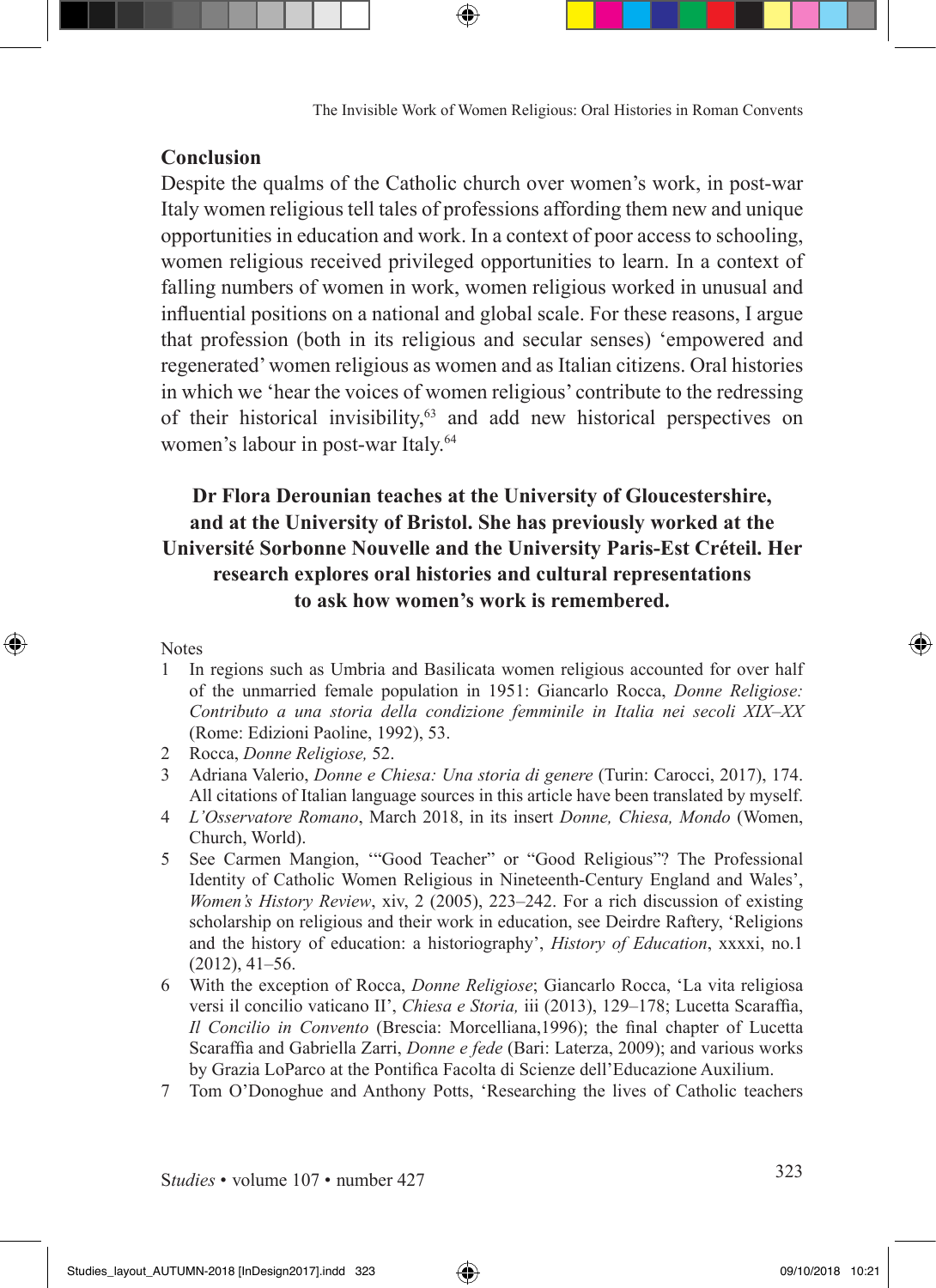who were members of religious orders: historiographical considerations', *History of Education*, xxxiii, 4 (2004), 469.

- 8 Anna Rossi-Doria, *'*L'invisibilità politica delle donne: Alcune riflessioni', in Gagliani, Mariani, Tarozzi & Guerra, (eds), *Donne, guerra, politica* (Bologna: CLUEB, 2000).
- 9 Paola Bonifazio, 'Work, welfare, bio-politics: Italian and American film propaganda of the Reconstruction in the age of neorealism', *The Italianist*, xxxi, 2 (2011), 163.
- 10 Margaret MacCurtain, 'Late in the field: Catholic Sisters in twentieth century Ireland and the new religious history', *Journal of Women's History*, vi, 4 (1995), 58.
- 11 Apostolic religious are more easily classifiable as workers. Nonetheless, the idea of contemplatives as workers merits further investigation, but does not fall within the scope of this article.
- 12 *La Costituzione Italiana* (1947), art. 1.
- 13 Bonifazio, 'Work', 163.
- 14 Francesca Bettio, *The Sexual Divsion of Labour: The Italian Case* (Oxford: Clarendon Press, 1988), 48. This figure is for women aged between fifteen and sixty-four.
- 15 Perry Willson, *Women in Twentieth-century Italy* (Basingstoke: Macmillan International Higher Education, 2010), 118.
- 16 ibid, 120.

⊕

- 17 John Pollard, *Catholicism in Modern Italy: Religion, Society and Politics since 1861* (London: Routledge 2008), 109.
- 18 This calculation is based on the numbers of *religiose* (apostolic), and *monache*  (contemplative) given in Rocca, 'La vita religiosa', 136, and does not include the labour of enclosed religious.
- 19 Valerio, *Donne e Chiesa*, 174.
- 20 Lesley Caldwell, 'What Do Mothers Want? Takes on Motherhood in Bellissima, Il Grido, and Mamma Roma', in Penelope Morris (ed.), *Women in Italy, 1945–1960: An Interdisciplinary Study* (New York: Palgrave Macmillan, 2006), 225.
- 21 La Scuola, *Chiesa e progetto educativo nell'Italia del secondo dopoguerra 1945– 1958* (Brescia: La Scuola, 1988), 287.
- 22 Willson, *Women in Twentieth-century Italy*, 123.
- 23 La Scuola, *Chiesa et progetto educativo*, 290.
- 24 Vanessa Maher, *Tenere le fila: Sarte, sartine e cambiamento sociale, 1860–1960*  (Turin: Rosenberg & Sellier, 2007), 87.
- 25 'Technici delle attività religiose e di culto' (http://nup2006.istat.it/scheda. php?id=3.4.5.7.0) (7 September 2017).
- 26 Valerio, *Donne e Chiesa*, 185.
- 27 Mangion, *'*"Good Teacher or Good Religious"', 224.
- 28 Ibid.
- 29 Rocca, 'La vita religiosa', 140.
- 30 Kathryn Gleadle, *British Women in the Nineteenth Century* (Basingstoke: Macmillan International Higher Education, 2001), 144.
- 31 J L Suenens, *The Nun in the World* (Westminster: The Newman Press, 1963), 1.
- 32 Pollard, *Catholicism in Modern Italy*, 4.
- 33 Raftery, 'Religions and the history of education', 44.
- 34 Bonifazio, 'Work, welfare, bio-politics', 163.
- 35 'Gli italiani' (http://cinquantamila.corriere.it/storyTellerThread.php?threadId=

<sup>S</sup>*tudies* • volume 107 • number 427 <sup>324</sup>